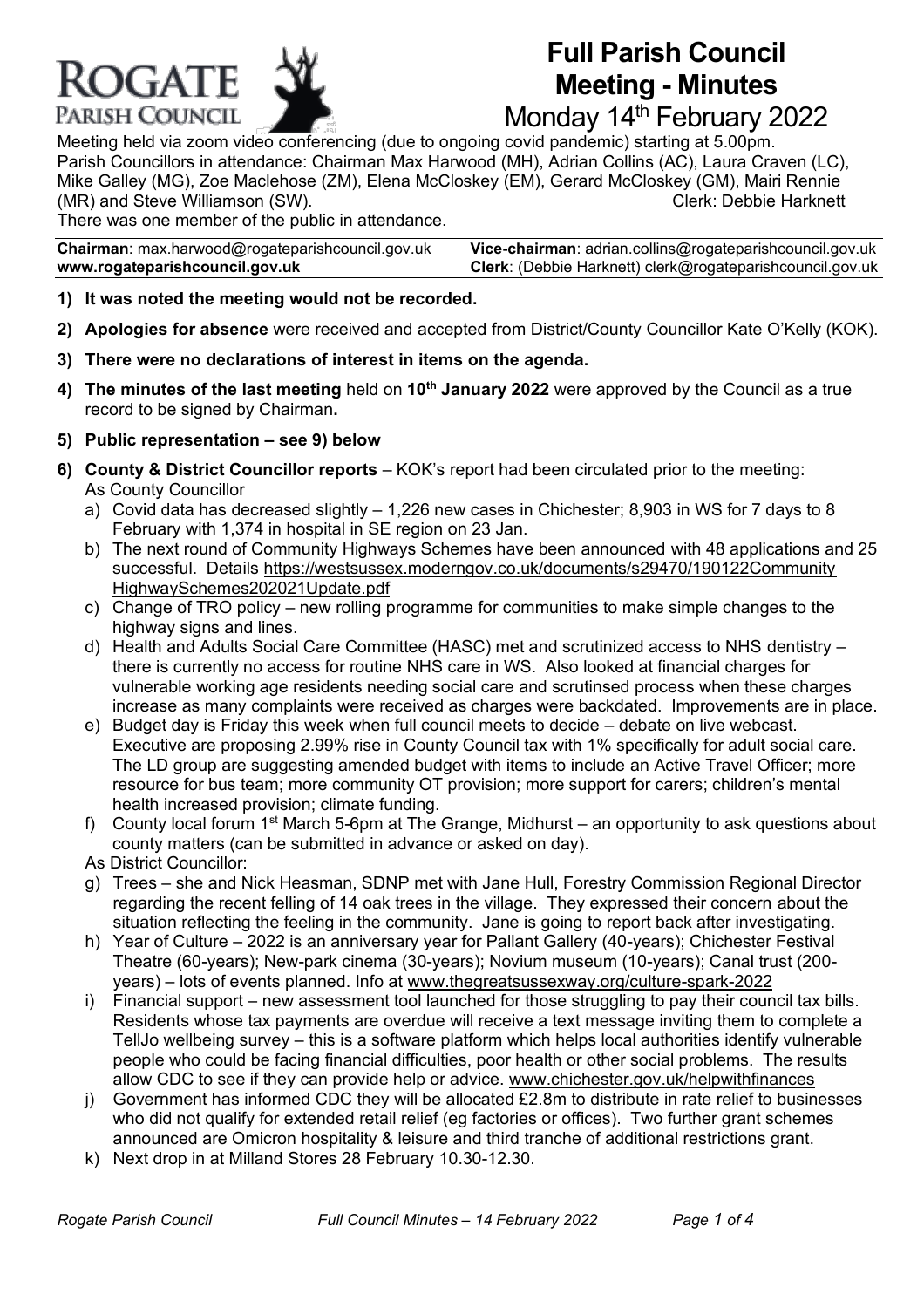**7) Chairman's report –** MH had circulated a note on agenda items prior to the meeting but there was nothing to report not covered elsewhere on the agenda.

# GM arrived.

# **Matters for discussion:**

- **8) Rogate and Terwick Housing Association (R&THA) proposed transfer of engagements to PHA Homes Ltd (PHAHL)** 
	- a) MH noted the situation was disappointing. RPC and START (with other representatives) had a further meeting with R&THA (chaired by KOK) but R&THA will not consider discussing the leasehold option with PHA. Therefore, START/RPC/KOK have approached PHA for a meeting.
	- b) EM felt that the public should be informed that the properties would no longer be in ownership of the community and felt they were not R&THA's to give away.
	- c) MH noted some were older share holders who may not understand the proposal. We have tried to arrange a meeting with PHA but their chief exec has responded she is uncomfortable holding a meeting without R&THA. At the moment it is unclear how the deadlock can be broken. We are unable to look at their finances in detail or at property condition reports to know how financially viable R&THA is or if it has problems we are unaware of.
	- d) SW felt the only way to get R&THA/PHA to take notice and get them around the table is to involve the press to let them know there is opposition within the community; thoughts that were echoed by EM.
	- e) After discussion, it was unanimously agreed GM/MH to look at writing an article but appreciated the paper may want to write their own as there is conflict in the story.
- **9) Public representation –** Nick Heasman, SDNP (NH) joined the meeting to discuss plans for a wildflower meadow at the entrance to Parsonage Estate.
	- a) An interesting outcome of the pandemic was WSCC highways were later than usual cutting roadside verges which identified some interesting hotspots for wildflowers in the parish and beyond. One site was on the A272 at the entrance to Parsonage Estate where a number of interesting plants were found so the idea to maintain this as a wildflower rich area was formed and permission has been sought for the area to be managed by volunteers on behalf of WSCC through the Parish Council. It will require annual cutting and removal of plant material after the majority of species have flowered (late July-mid August). It is not only good for pollinators and nature but good for the landscape and approach to the village too. He is also going to plant a disease resistant dutch elm tree.
	- b) After discussion, MH's proposal **resolution 'to support the creation of a wildflower rich area and planting of a tree on A272 by Parsonage Estate entrance'** was seconded by AC and unanimously approved. The necessary highways licences can be finalised with WSCC and NH was asked to let us know anything else needed.

The MOP left with thanks.

# **10) Registration of parish council owned land**

MH noted Rake Recreation Ground registration is complete and the land registry have issued the documentation. There have been some problems with Fyning Recreation Ground documents and the solicitor has been unhelpful so Clerk has collected the paperwork. We have obtained a quote from Surrey Hills Solicitors (as recommended by Harting PC) which suggest it would cost approx. £750+vat and HMLR fees. After discussion, SW's proposal of **resolution 'to move registration of Fyning Recreation Ground to Surrey Hills Solicitors'** was seconded by MR and unanimously approved.

# **11) Parish Council email accounts**

- a) MH noted there have been several recent spam emails directed at councillors pretending to be from him. The email addresses have been taken from the contact list published on our website – which includes some councillors personal emails. There is concern that some members do not use their @rogateparishcouncil.gov.uk and he urged all to use – for data protection and security. EM, MR and SW offered to look at using their pc email address.
- b) Some councillors are reaching the allocated email storage allowance; AC offered to work with the Clerk to investigate the options.
- c) Clerk to circulate the document retention policy.

# **12) Jubilee grant – to consider application to CDC**

- a) MH reminded the meeting that CDC are offering grants of up to £250 on a first come basis.
- b) MR noted village events to mark the Jubilee were still undecided and suggested a joint effort with the hall could bring the two main Rogate communities together. Possibly a nameboard for the hall which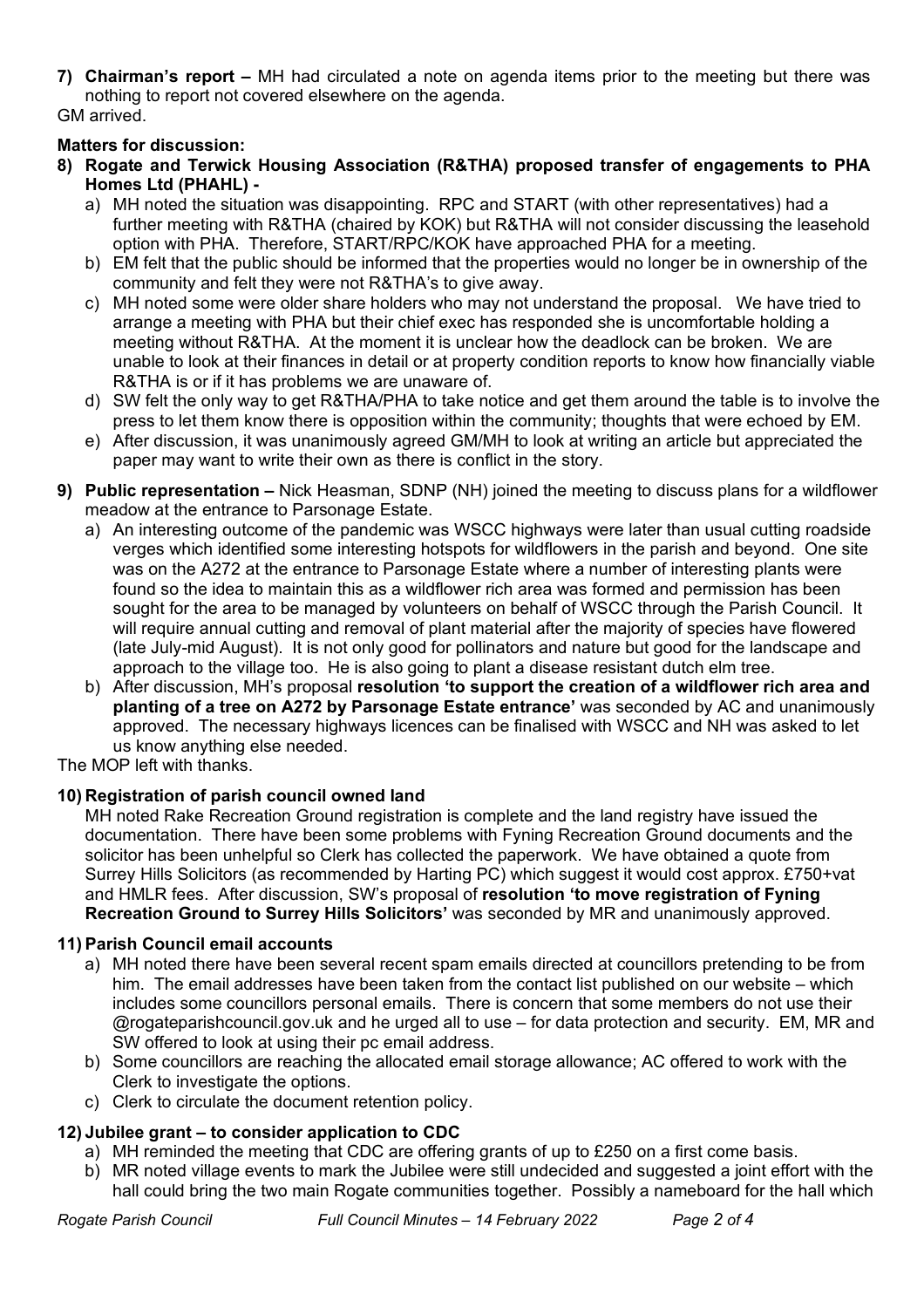could carry a jubilee logo and PC name as well as naming the hall.

- c) AC had been looking at Parish Online mapping website as a public body we have access to detail not available to the general public. He shared an example with lots of different layers and looking at aerial images. It was agreed it would be a good resource for the parish council so LC's proposal of **resolution 'to subscribe to parish online at a cost of £100pa'** was seconded by MR and unanimously approved.
- d) AC had investigated creating a simple/functional map of the recreational facilities in the parish with detail of public spaces, rights of ways, SSI, serpent trail etc. V signs can produce an aluminum sign in A3 £35/A2 £70 though there would also be an additional cost for artwork at £40ph. Suggestion 4 maps (with jubilee logo) to be displayed on the side of the bus shelters etc. It was unanimously agreed this was a good idea and to apply for the CDC grant for this – EM/Clerk to complete application.
- **13) Annual parish meeting –** the Clerk noted meeting is currently booked for Thursday 7 April and needs to be held between 1 March-1 June. After discussion, it was agreed to delay until Thursday 26 May (if hall available) to enable a face-to-face meeting.

## **14) Protecting trees in the parish**

- a) MH noted the removal of a line of old trees in a field at the bottom of Fyning (as mentioned in KOK's report) had upset a lot of people. It appears the owner was told he didn't need permission – concern over this advice has been expressed to the Forestry Commission. GM suggested we write to owner, explain people were upset, and see if we could better understand the reason behind the felling.
- b) SW noted we had previously been told a tree had to be considered to be 'under threat' for a TPO application to be made but the application process and notes do not support that – a tree has to be considered to have an amenity value and be visible from the highway or footpath.
- c) After discussion it was agreed Open Spaces to look at trees for possible TPO applications and report back to full meeting.
- d) Clerk added existing TPO's can be checked on CDC **'**up my street website'. Forestry Commission felling licence applications are on their website during both their 28-day consultation period and 28 day post-approval period but she has been unable to find information on existing licences.

## **15) Community Service volunteers**

a) MH noted email from West Sussex Youth Offending Service offering a free service (with the payment of any materials used). They have worked with other parish councils and wondered if we had any projects. After discussion, it was agreed to ask if they would help with The Dell, cutting back the overgrown trees, repairing the seat and clearing the paths. LC volunteered to liaise with their Officer.

## SW left the meeting.

#### **16) Finance report and matters**

- a) GM noted the budget progress to-date had been circulated ahead of the meeting and questions answered.
- b) Non-cheque signatory would not check the bank this month.
- c) Bank payments authorisation AC and GM to approve this month's online payments.
- d) AC noted we need to be prepared for comments about the PC precept increase when details are publicised as the % looks high. GM reminded the meeting we have good reasons.

#### **Receipts and payments approved:**

| <b>Receipts noted:</b>    |                                      |             |
|---------------------------|--------------------------------------|-------------|
| <b>HMRC</b>               | VAT refund                           | £842.02     |
| <b>Payments approved:</b> |                                      |             |
| Clerk/RFO                 | Salary/PAYE/Pension                  | Undisclosed |
| Debbie Harknett           | Zoom video conferencing monthly cost | £14.39      |
| Rogate Village Hall       | Playground lease                     | £25.00      |
| Rogate Village Hall       | Playground grounds maintenance       | £141.75     |

#### **Committee reports:**

## **17) Planning Committee -**

The minutes of the Planning Committee meeting of 4<sup>th</sup> January 2022 were received.

#### **18) Finance Committee –**

The zoom Finance Committee meeting on Monday 25<sup>th</sup> April 2022 was noted.